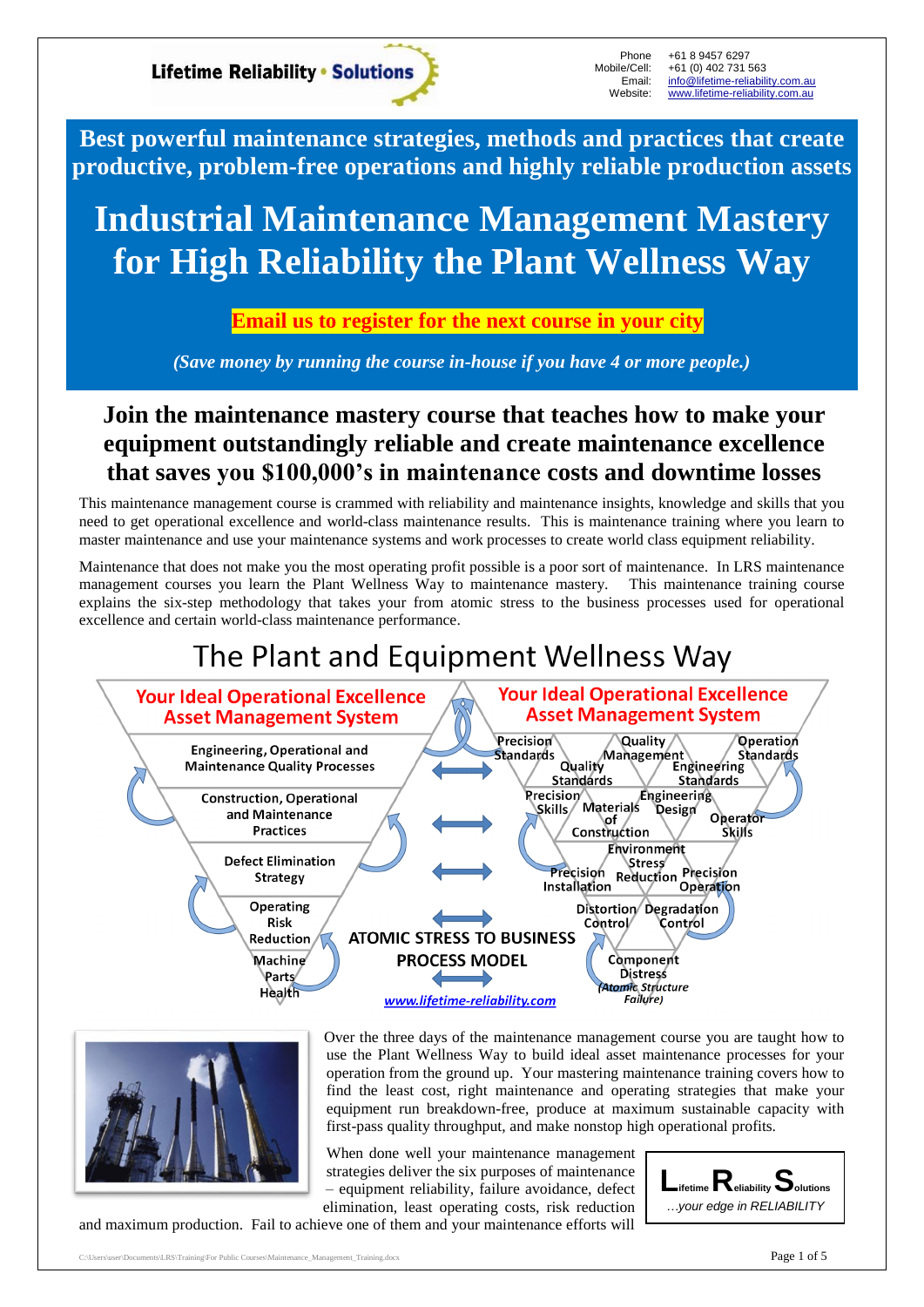

Phone Mobile/Cell: Email: Website: +61 8 9457 6297 +61 (0) 402 731 563 [info@lifetime-reliability.com.au](mailto:info@lifetime-reliability.com.au) [www.lifetime-reliability.com.au](http://www.lifetime-reliability.com.au/)

not get the big pay-offs that they should. Maintenance Management Mastery for high performance the Plant Wellness Way focuses your maintenance on maximising operating profit by driving reliability growth at every stage of the business life-cycle. This maintenance training course shows and explains how to select and use only the maintenance strategy and methods that means your operation has:

- zero breakdowns,
- steady production at maximum capacity,
- equipment that makes first-pass quality product,
- sustained, high plant availability,
- soaring equipment reliability,
- high energy efficiency from equipment,
- ever falling maintenance costs,
- a continual improvement culture.

## **Know the maintenance strategies, methods & practices that lift your operation to new heights of performance**

You learn how to focus your maintenance methods and practices on defect removal and failure prevention in every phase of the life-cycle. You learn critically important requirements for maintenance success and exactly what to do to drive your equipment reliability higher. Understanding how to intentionally make your business processes and production equipment more and more reliable turns average operations into world-class operations. This maintenance course is packed with insights and powerful techniques that you can use every day in your operation to make it less costly, faster, leaner, safer, waste-free and have zero breakdowns.

## **Push your boundaries to World Class Maintenance**

Becoming a world-class operation at industrial plant and equipment maintenance will take a short time for you. This maintenance course challenges existing mindsets, questions common paradigms and introduces the key improvements that turn operations around fast. If you think it takes years to have outstanding maintenance success you will be happily surprises at how simple and quick it is with the Plant Wellness Way to maintenance management mastery. Low maintenance costs, high equipment reliability, high plant availability and sustainable production rates can be yours much faster than ever because you build only the smallest system you need for world class maintenance performance.

### **Use this maintenance training course to get higher returns-on-investment from your operating plant**

Achieving the least unit cost of production is a strategic business imperative and a project investment necessity. Your maintenance management should be focused on delivering maximum returns to the business in ways that secures its future success while ensuring current operating profitability. Plant Wellness driven maintenance is used to maximise the return on investment from your plant and equipment by improving the productivity of your operation through reducing the cost of maintenance, boosting output and lifting plant uptime. Because reliability is central to maintenance success the course makes sure you understand the key reliability principles. The information and techniques you learn at this maintenance course are at the forefront of modern maintenance and reliability practices. In future you will do maintenance differently to what you do now because you will know better, simple, yet powerful techniques from your maintenance training gained at this seminar. You'll learn the best methods to rapidly focus your maintenance efforts for highest productivity and profits.

### **Details on Your Maintenance Course Presenter**



**Mike Sondalini** B Eng (Hons), MBA, CP Eng.: The seminar presenter, Mike Sondalini, uses his extensive practical industrial equipment expertise and business experience to take attendees through

a carefully structured coverage during which they learn the key knowledge, understandings and skills that deliver practical and valuable contributions to improve asset productivity, reduce maintenance costs and maximise production performance and quality. In engineering and maintenance since 1974, Mike's career extends across original equipment manufacturing, beverage

production, steel fabrication, industrial chemical manufacturing, quality management, project management, industrial asset management and industrial training. He uses his years of

experience as a maintenance manager in business to focus on the critical success factors of what to do, and how to do it quickly and well. He shows you how you and your



### **MORE TRAINING**

Operational Excellence the Plant Wellness Way

Maintenance Planning and Scheduling for Reliability

Lifecycle Asset Management Excellence the Plant Wellness Way

Applied Reliability Engineering for Operating Plant Improvement

World Class Machinery and Rotating Equipment **Reliability** 

SEE WEBSITE FOR DETAILS AND PRICES

www.lifetimereliability.com

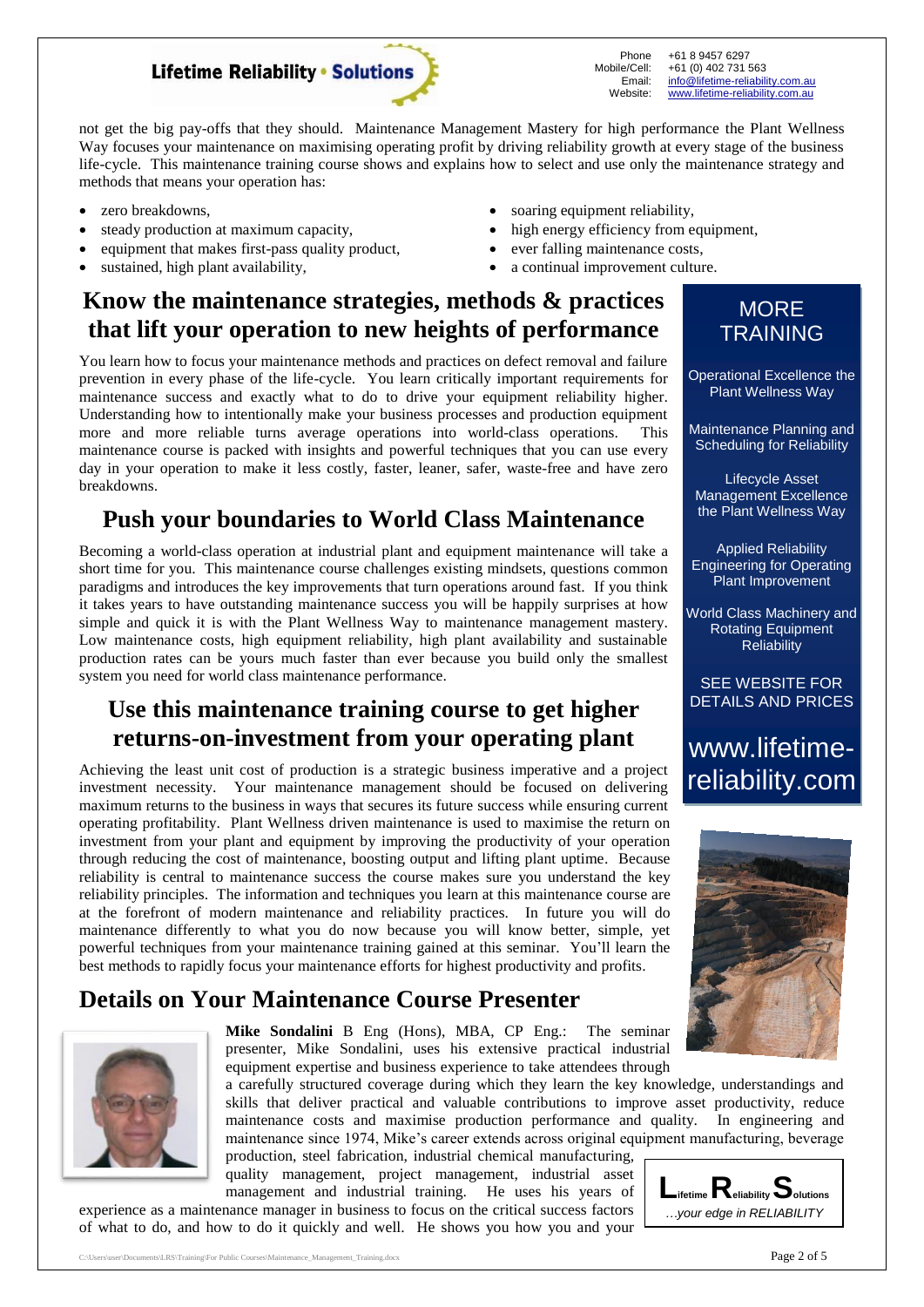**Lifetime Reliability • Solutions** 

Phone Mobile/Cell: Email: Website:

+61 8 9457 6297 +61 (0) 402 731 563 [info@lifetime-reliability.com.au](mailto:info@lifetime-reliability.com.au) [www.lifetime-reliability.com.au](http://www.lifetime-reliability.com.au/)

 Doing a PEW Criticality Rating Building Your Business Tool Kit What quality really is Business risk reduction first **Operating Risk Controls** Process Map to See the Truth

 Use Series Reliability Property 1 Use Series Reliability Property 2 PoF Analysis finds what FMEA Can't PoF Analysis Methods explained • Requirements for powerful PoFA Power Law Implications of Risk • Interactions within a system • Havoc from free-agents Risk Reduction Strategy Choices Consequence management Chance management

Selecting Risk Management Strategies

people can make wise asset management decisions, effectively use your resources, work expertly in the least time necessary, and continually improve your operation's productivity, efficiency and effectiveness. His book 'Plant and Equipment Wellness' is published by Engineers Media, a subsidiary of Engineers Australia.

## **World class Maintenance Course teaches You Industrial Maintenance Management Mastery using new Plant Wellness Way SOLUTIONS**

Learn and understand how the best maintenance processes prevent failure by using systematic inspection, detection, and correction of embryonic failures before they develop into problems. You will discover and use the right principles and the best maintenance and operating practices for successful maintenance management systems. By attending the Plant Wellness Way maintenance course you get industrial plant maintenance training content that puts you in total control of your maintenance results. You know and understand how to create and manage world class maintenance performance.

#### Day 1 – **Key Risk and Reliability Concepts for Plant and Equipment Wellness Success**

#### **Operating Risk Identification**

The Creation of Reliability

- The vital few reliability concepts
- Improving equipment reliability
- Two Reliability Engineering Insights
	- Series systems
	- Parallel systems
- Reliability Properties 1, 2, 3
- Process Mapping for Reliability
	- Equipment
	- Work activities
- Physics of Failure (PoF)
	- Materials atomic limitations
	- Design materials selection
- Degradation Curve Causes
- Rate of equipment failure
- Sensible condition monitoring
- Variability and Defect Creation
- Defect generation model
- Defect elimination strategy
- Instantaneous Cost of Failure

Cost surge from failure

Breakdowns go business-wide

- Calculating DAFT Costs Life-Cycle Costs and Profits
- $\bullet$  Design = operating costs
- Maintenance  $\neq$  reliability
- **Operating Risk Rating**
- Atomic Stress to Business Process
	- One universal model
	- Design fewer, smaller processes
- The True Causes of Failure
	- What Deming saw
	- $\bullet$  People = half the problem
	- $\bullet$  Business process = the other half
- Business Tendency to Failure
	- Measure your business SD
	- Measure your process SD
- Risk and Probability of Failure
	- Frequency reduction strategies
	- Consequence reduction strategies
- Calibrating your Business Risk Matrix
	- Make your business risks visible
	- Understand your choices
- Operating Risk Assessment
	- Setting your risk boundary

#### Day 2 – **Introducing a Powerful Plant Wellness Operating and Maintenance Strategy**

#### **Introducing Risk Controls**

- Organisational Structure Problems
	- A work process is a series design
	- Designs that support your people
	- How teams create reliability

#### Reliability Principles in Team Creation

- Use parallel teamwork
- Why autonomous teams are best
- Accuracy Controlled Enterprise (ACE)
	- Design SPC into work processes
	- Standardise on the best way to work
- Accuracy Controlled Procedures
	- Writing standards into procedures
	- The 3Ts of precision workmanship
	- Adding 3Ts into procedures
- Useful Key Performance Indicators
	- Measure what matters at all levels
- Turning data into information
- Present information visually
- Mining Maintenance History
	- Use the information you have
	- A timeline is most useful
	- View failure modes' distribution

#### **Reliability Growth**

- Reducing Equipment Parts Failure
	- Weibull Analysis  $\neq$  Reliability
	- Limitations of Series Reliability Property 2

Reliability Growth Cause Analysis

- Minimise stress in parts
- Precision reduces stress

Crow-AMSAA Growth Plots

- Collecting suitable data
- Log-Log plots in Excel

 $C:\Upsilon\to\Upsilon$  C:\Users\user\Documents\LRS\Training\For Public Courses\Maintenance\_Management\_Training.docx **Page 3 of 5** 

CM and Predictive Maintenance

• 8 questions to answer • 9 steps to great strategy Q&A Forum with Attendees

- CM  $\neq$  less maintenance
- Choosing easy CM technologies
- Selecting parts replacement

Preventive Maintenance Strategy

- PM activities  $\neq$  Reliability
- Selecting PM frequency

### **Risk Continual Improvement**

Failure Root Cause Analysis

- Latency root causes explained
- Series Reliability Property 3

• Set high reliability standards

• Only 5-Why when there is evidence

#### Degradation Management

Deformation Management

- Condition monitoring of degradation
- $\bullet$  Standardised operation = Reliability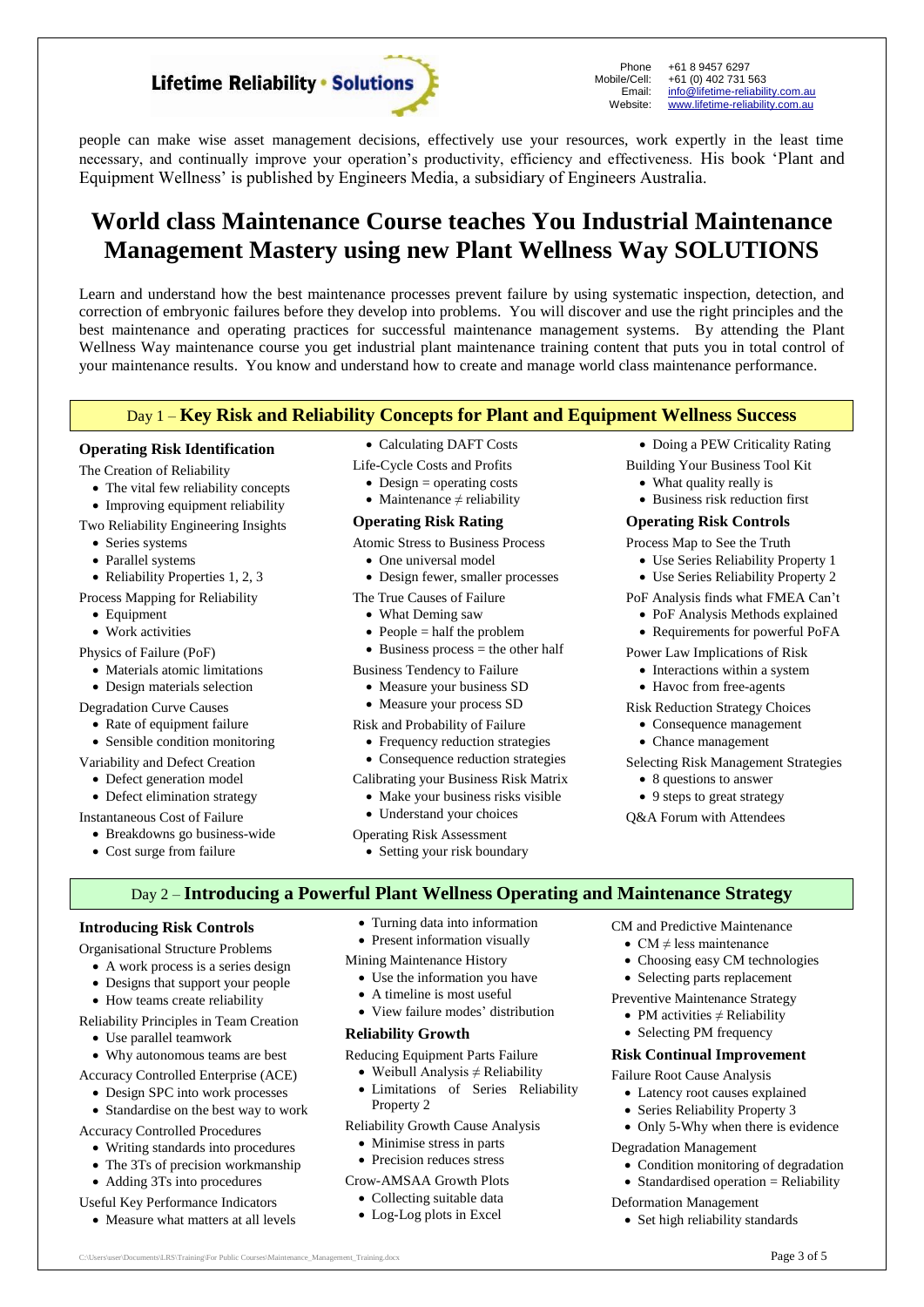

Learn by Creative Disassembly

Precision Maintenance

 13 precision maintenance must-dos Introducing precision maintenance to the workforce

Lubrication Standard

Lubrication cleanliness

#### Balancing Standard

- Balance limits
- Common errors causing out-ofbalance
- Alignment Standard
	- Shaft alignment limits
	- Common errors causing misalignment
- Common errors causing bearing vibration
- Control of bearing vibration
- Maintenance Work Quality Assurance
	- Setting accuracy control standards
- Writing ACE 3T procedures
- Q&A Forum with Attendees

#### Day 3 – **Practice and Application Day: Bring it together Under the Plant Wellness Umbrella**

Examples and/or practical use of the following techniques and methods will be case studied or performed by Attendees:

- Selecting 'Just-Right' Maintenance Strategy
- Business Process Mapping
- Reliability Calculations
- Risk Reduction Effectiveness Rating
- PEW Equipment Criticality
- Simple Ways of Failure History Analysis
- PoF / FMEA Parts Hardware Level Analysis
- Maintenance Strategy Selection
- Reliability Growth Cause Analysis
- Failure Distributions and Weibull Charts
- Crow-AMSAA System Reliability Plots
- Writing Accuracy Controlled Procedures
- 5-Why Root Cause Analysis with Latency

Open Discussion Forum with Attendees

### **Those EARLY BIRDS who register secure their seats and save 20%**

For EARLY BIRDS who book and pay a month in advance, the 3-day maintenance management mastery the Plant Wellness Way course costs \$2,400 plus GST. The standard price is \$3,000 plus GST and payment must be received before the course start date. Included in the price are softcopy of the presentation slides and course notes, arrival tea/coffee, morning and afternoon tea/coffee with finger food and a light lunch. **YOU MUST BRING YOUR OWN LAPTOP OR PAD** to view the slides, as there is no printed course book handed out during the training.

Call now to get a place and then make your payment in time to get a seat. It is best to register immediately for the course if you want to be sure of a seat. Seating is limited and is allocated on a first-come-first-served basis. Complete your registration form then choose your payment option and scan the registration form into an email to info@lifetimereliability.com. Book yourself and your key people into the course now. You can contact us on mobile 0402 731 563 to confirm places are still available.

### **You get Full Protection of a 100% Money Back Guarantee**

All Attendees are afforded maximum protection at our seminars, courses and workshops by a 100% Money Back Guarantee. If, for whatever reason, you believe your expectations have not been met, your attendance fees will be totally refunded in full. As further compensation you are also allowed to keep all materials handed out during the presentation. (Guarantee is subject to booking fee being received in full by the due date.)

### **More Course Information Details You Need to Know**

Confirmation of your registration goes by email to the address on the registration form and includes all venue details. On the first-day venue doors open from 8.00am with the course starting at 8.30am and finishing at 4.30pm each day. Included in the price are soft copy of course notes, arrival tea/coffee, morning and afternoon tea/coffee with finger food and a light lunch. Morning and afternoon teas are 15 minutes and lunch is 30 minutes duration. Please check local road maps, or the venue website, to find nearby parking.

A softcopy of the full PowerPoint presentations and course book are given to every attendee for future reference and unlimited use within their company. YOU MUST BRING A LAPTOP OR ELECTRONIC PAD TO THE COURSE.

A certificate of training is provided at the end of the course.

We can also run our training course on-site in your operation. Ask us for a free quotation and practical advice.

Contact us by email at [info@lifetime-reliability.com.au](mailto:info@lifetime-reliability.com.au) or by telephone on +61 8 9457 6297, or cell/mobile +61 8 (0) 402 731 563 to get more information and answer any questions that you have.